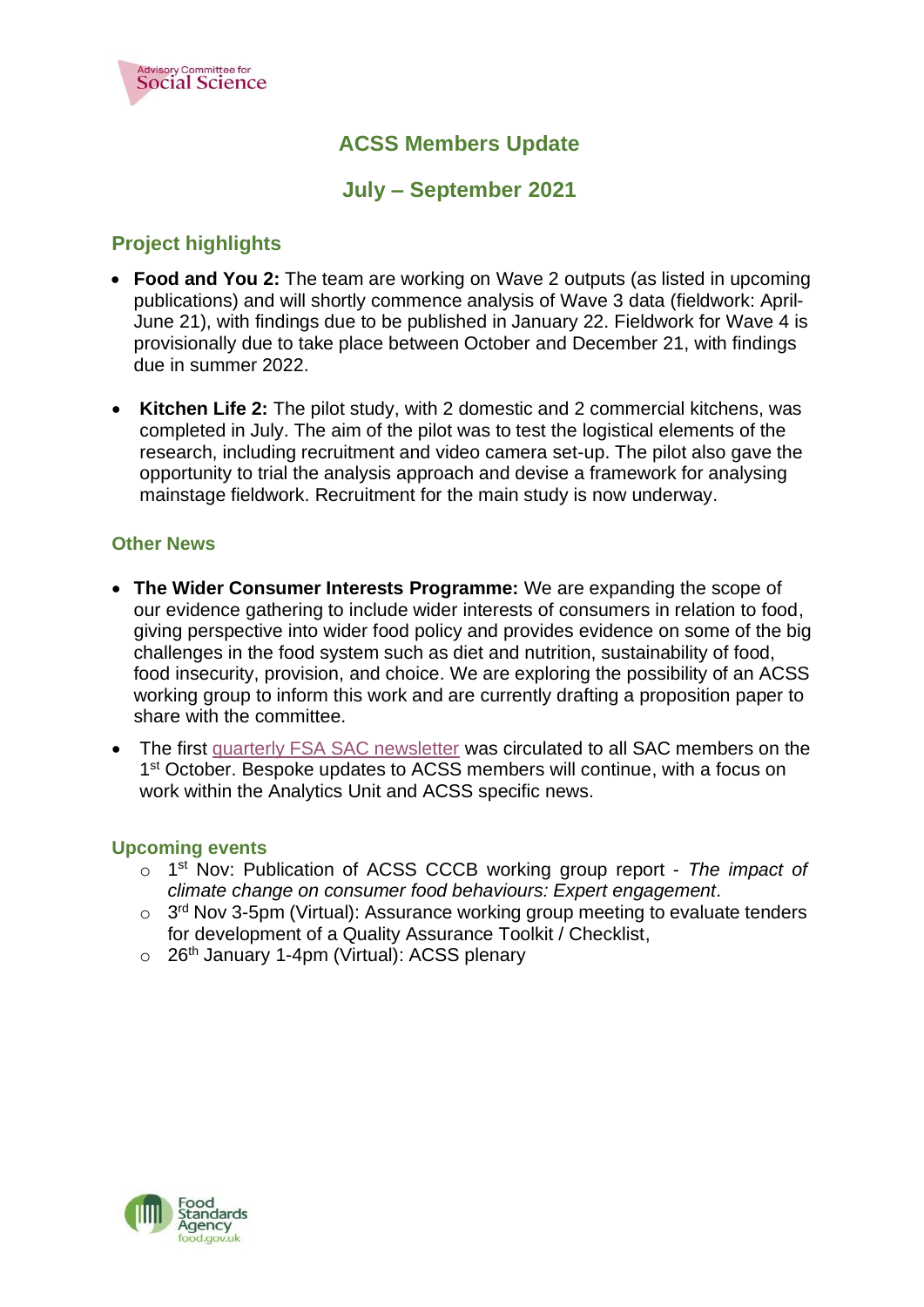

## **Recent publications**

## **June (previously flagged as upcoming):**

- o [Survey of consumers practices with respect to coated frozen chicken products.](https://www.food.gov.uk/research/foodborne-diseases/survey-of-consumer-practices-with-respect-to-coated-frozen-chicken-products) Online survey collecting data on frozen chicken products.
- o [Emerging Technologies that will impact on the UK food system.](https://www.food.gov.uk/research/research-projects/emerging-technologies-that-will-impact-on-the-uk-food-system) A rapid evidence assessment of the emerging technologies considered most likely to have an impact on the UK food system and food safety over the coming decade.

**July:**

- o [Food and You 2: Wave 2 Key Findings.](https://www.food.gov.uk/research/food-and-you-2/food-and-you-2-wave-2) Biannual official statistic survey with consumers (16 years old and over) living in private households in England, Wales and Northern Ireland. Wave 1 modules include: Food we can trust; Concerns about food; Food security; Food shopping; and Eating at home (food safety).
- o [Consumer perceptions of genome edited food:](https://www.food.gov.uk/research/research-projects/consumer-perceptions-of-genome-edited-food) Mixed methods research to understand consumer perceptions of genome edited food and its potential future labelling (deliberative dialogues, online community, survey).
- o [The COVID-19 consumer research:](https://www.food.gov.uk/research/research-projects/the-covid-19-consumer-research) Mixed methods to monitor the experience and behaviours of consumers when it comes to key food risks during the pandemic.

#### **August:**

- o [AMR consumer research report:](https://www.food.gov.uk/research/research-projects/amr-consumer-research-report) Findings from online omnibus surveys run with a nationally representative UK sample in 2016, 2019 and July 2021. The survey explores consumer awareness and understanding of AMR, with the three timepoints allowing change over time to be identified.
- o [Qualitative research into the consumption of food with expired 'use by' dates:](https://www.food.gov.uk/research/research-projects/qualitative-research-into-the-consumption-of-food-with-expired-use-by-dates) he FSA wished to discover more about the drivers of consuming food after the UBD, and barriers to compliance with the UBD. Participants took part in two depth interviews and an app-based diary between designed to explore the reasons why they consume food past the UBD.

#### **September:**

- o [FSA Consumer segmentation:](https://www.food.gov.uk/research/research-projects/fsa-consumer-segmentation) Consumer segmentation is a way of grouping consumers based on common characteristics. The FSA categorises people based on their attitudes to food and their reported hygiene and food safety behaviours.
- o [FSA consumer research exploring communications on food safety messaging:](https://www.food.gov.uk/research/research-projects/fsa-consumer-research-to-explore-communications-on-food-safety-messaging) Research to understand current behavioural drivers and attitudes towards communicating food safety messages and how they vary by audiences.